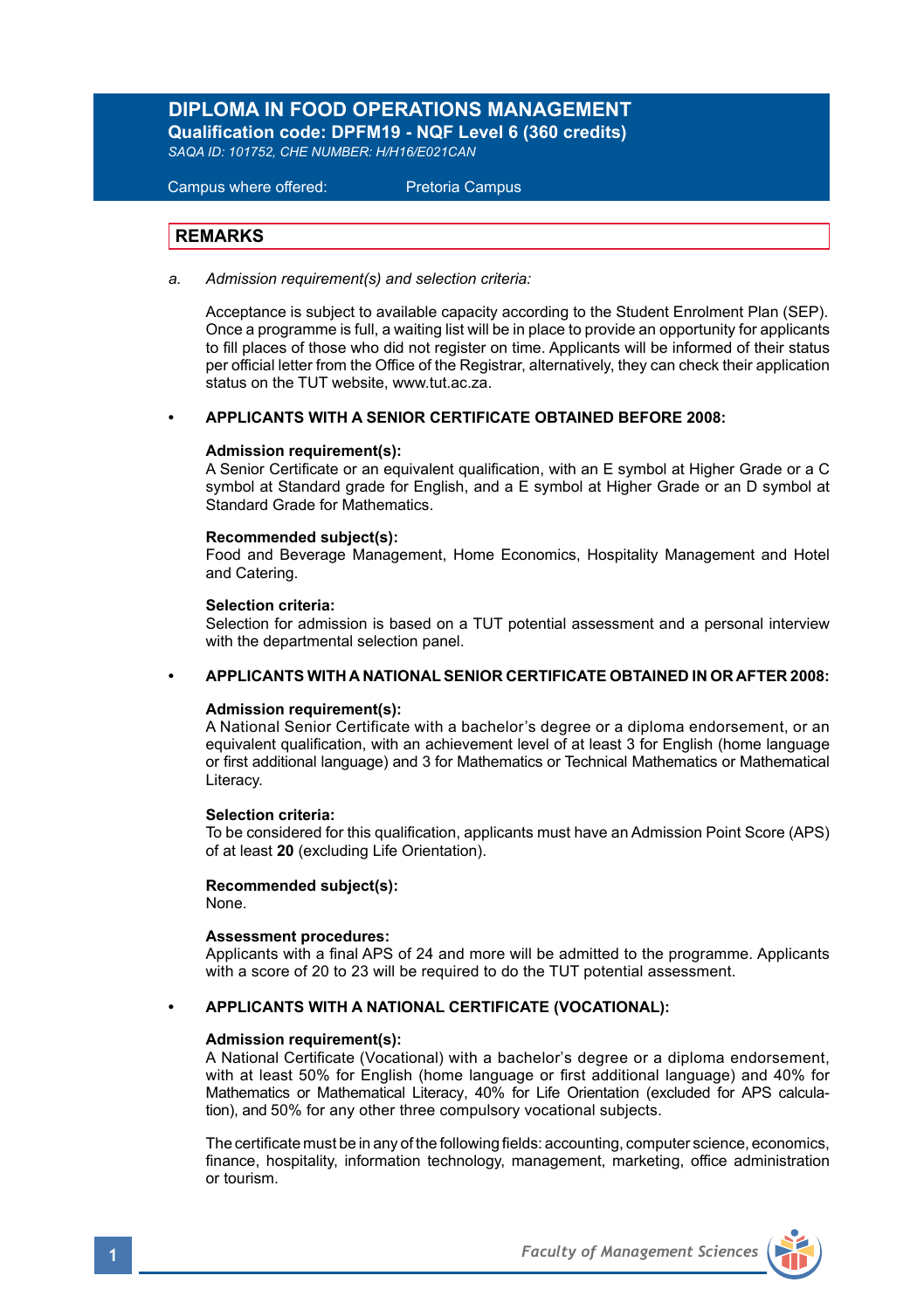### **Selection criteria:**

To be considered for this qualification, applicants must have an Admission Point Score (APS) of at least **24** (excluding Life Orientation).

### **Assessment procedures:**

Applicants with a final APS of 24 and more will be admitted to the programme. Applicants with a score of 20 to 23 will be required to do the TUT potential assessment.

- *b. Recognition of Prior Learning (RPL), equivalence and status:* See Chapter 30 of Students' Rules and Regulations.
- *c. Intake for the qualification:* January only.
- *d. Presentation:* Day classes.
- *e. Minimum duration:* Three years.
- *f. Exclusion and readmission:* See Chapter 2 of Students' Rules and Regulations.
- *g. Promotion:*

Students who do not pass all the modules set for a particular year of registration will be obliged to register strictly in accordance with the departmental class timetable, and with the approval of the Head of the Department, in the following academic year.

- *h. Textbooks:* Students are required to purchase textbooks.
- *i. Other requirements:* The following must be submitted before the diploma will be issued:
	- First-Aid Certificate.
	- Wine Service Certificate.
- *j. WIL in Food Operations Management II and III:*

 Students are not allowed to register for WIL in Food Operations Management II if all the subjects of the first year have not been completed. Students are not allowed to register for WIL in Food Operations Management III if all the subjects of the second year have not been completed. See Chapter 5 of Students' Rules and Regulations for further information.

*k. Modules and practicals:*

Students will be required to attend certain activities and practicals in the evenings and on Saturdays and Sundays. Owing to the unique character and requirements of the hospitality industry, it is compulsory for students to work for a required number of weeks, according to the official timetable, at any of the practical training facilities of the Department, regardless of weekends, University holidays or public holidays. Students have to arrange their own transport to and from training facilities that are not situated at the Pretoria and Soshanguve campuses.

### **CURRICULUM**

### **FIRST YEAR**

| <b>CODE</b>               | <b>MODULE</b>                                  | <b>NOF-L</b> | <b>CREDIT</b> | <b>PREREQUISITE MODULE(S)</b> |
|---------------------------|------------------------------------------------|--------------|---------------|-------------------------------|
|                           | CAP105X Communication for Academic<br>Purposes | (5)          | (10)          |                               |
| CPL105X<br><b>INL125D</b> | Computer Literacy<br>Information Literacy      | (5)<br>(5)   | (10)<br>(2)   |                               |

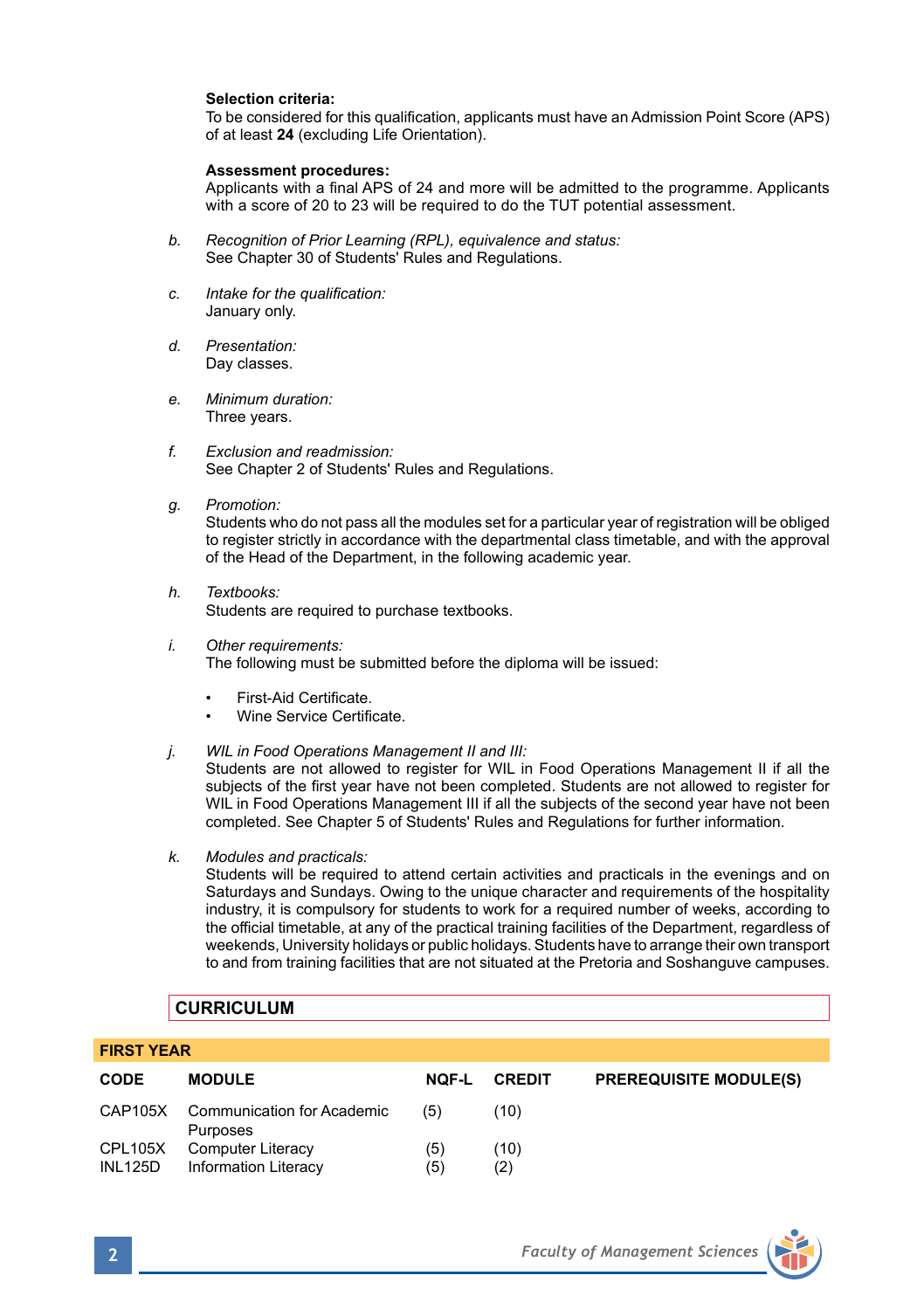| LFS125X                                                                                 | (block module)<br>Life Skills (block module)                                                                                   | (5)                      | (2)                          |                                                                                           |  |  |  |
|-----------------------------------------------------------------------------------------|--------------------------------------------------------------------------------------------------------------------------------|--------------------------|------------------------------|-------------------------------------------------------------------------------------------|--|--|--|
| <b>FIRST SEMESTER</b>                                                                   |                                                                                                                                |                          |                              |                                                                                           |  |  |  |
| FOB115D<br>FOG115D<br>FOP115D<br>FOT115D                                                | Food Operations Microbiology I<br>Food Operations Management I<br>Food Operations I (Practical)<br>Food Operations I (Theory)  | (5)<br>(5)<br>(5)<br>(5) | (10)<br>(10)<br>(10)<br>(5)  |                                                                                           |  |  |  |
| <b>SECOND SEMESTER</b>                                                                  |                                                                                                                                |                          |                              |                                                                                           |  |  |  |
| FCP115D<br>FCT115D<br><b>FNU115D</b><br><b>FOF115D</b>                                  | Culinary Skills I (Practical)<br>Culinary Skills I (Theory)<br>Nutrition I<br><b>Food Operations Financial</b><br>Management I | (5)<br>(5)<br>(5)<br>(5) | (15)<br>(10)<br>(10)<br>(15) |                                                                                           |  |  |  |
| TOTAL CREDITS FOR THE FIRST YEAR:                                                       |                                                                                                                                |                          | 109                          |                                                                                           |  |  |  |
| <b>SECOND YEAR</b><br>Modules are offered in semesters as determined by the Department. |                                                                                                                                |                          |                              |                                                                                           |  |  |  |
| CODE                                                                                    | <b>MODULE</b>                                                                                                                  | <b>NQF-L</b>             | <b>CREDIT</b>                | <b>PREREQUISITE MODULE(S)</b>                                                             |  |  |  |
| <b>FIRST OR SECOND SEMESTER</b>                                                         |                                                                                                                                |                          |                              |                                                                                           |  |  |  |
|                                                                                         |                                                                                                                                |                          |                              |                                                                                           |  |  |  |
| FBQ215D<br>FCP216D                                                                      | Banqueting I<br>Culinary Skills II (Practical)                                                                                 | (5)<br>(6)               | (10)<br>(15)                 | Culinary Skills I (Practical)                                                             |  |  |  |
| FCT216D                                                                                 | Culinary Skills II (Theory)                                                                                                    | (6)                      | (5)                          | Culinary Skills I (Theory)<br>Culinary Skills I (Practical)<br>Culinary Skills I (Theory) |  |  |  |
| <b>FIP215D</b>                                                                          | <b>Food Operations Industrial</b><br>Psychology I                                                                              | (5)                      | (10)                         |                                                                                           |  |  |  |
| FNU216D                                                                                 | <b>Nutrition II</b>                                                                                                            | (6)                      | (10)                         | Nutrition I                                                                               |  |  |  |
| FOF216D                                                                                 | <b>Food Operations Financial</b><br>Management II                                                                              | (6)                      | (15)                         | <b>Food Operations Financial</b><br>Management I                                          |  |  |  |
| FOG216D                                                                                 | Food Operations Management II                                                                                                  | (6)                      | (10)                         | Food Operations Management I                                                              |  |  |  |
| FOP216D                                                                                 | Food Operations II (Practical)                                                                                                 | (6)                      | (10)                         | Food Operations I (Practical)                                                             |  |  |  |
| FOT216D                                                                                 | Food Operations II (Theory)                                                                                                    | (6)                      | (5)                          | Food Operations I (Theory)<br>Food Operations I (Practical)<br>Food Operations I (Theory) |  |  |  |
| <b>FOX216D</b>                                                                          | <b>WIL in Food Operations</b><br>Management II (on completion<br>of all first-year modules)                                    | (6)                      | (30)                         |                                                                                           |  |  |  |
| FSC215D                                                                                 | Food Operations Supply Chain<br>Management I                                                                                   | (5)                      | (10)                         |                                                                                           |  |  |  |
| TOTAL CREDITS FOR THE SECOND YEAR:                                                      |                                                                                                                                |                          | 130                          |                                                                                           |  |  |  |
| <b>THIRD YEAR</b><br>Modules are offered in semesters as determined by the Department.  |                                                                                                                                |                          |                              |                                                                                           |  |  |  |
|                                                                                         |                                                                                                                                |                          |                              |                                                                                           |  |  |  |
| <b>CODE</b>                                                                             | <b>MODULE</b>                                                                                                                  | <b>NOF-L</b>             | <b>CREDIT</b>                | <b>PREREQUISITE MODULE(S)</b>                                                             |  |  |  |
| <b>FIRST OR SECOND SEMESTER</b>                                                         |                                                                                                                                |                          |                              |                                                                                           |  |  |  |
| FBQ316D<br>FOF316D                                                                      | Banqueting II<br><b>Food Operations Financial</b>                                                                              | (6)<br>(6)               | (16)<br>(15)                 | Banqueting I<br><b>Food Operations Financial</b>                                          |  |  |  |

Management III Management II

**3** *Faculty of Management Sciences*

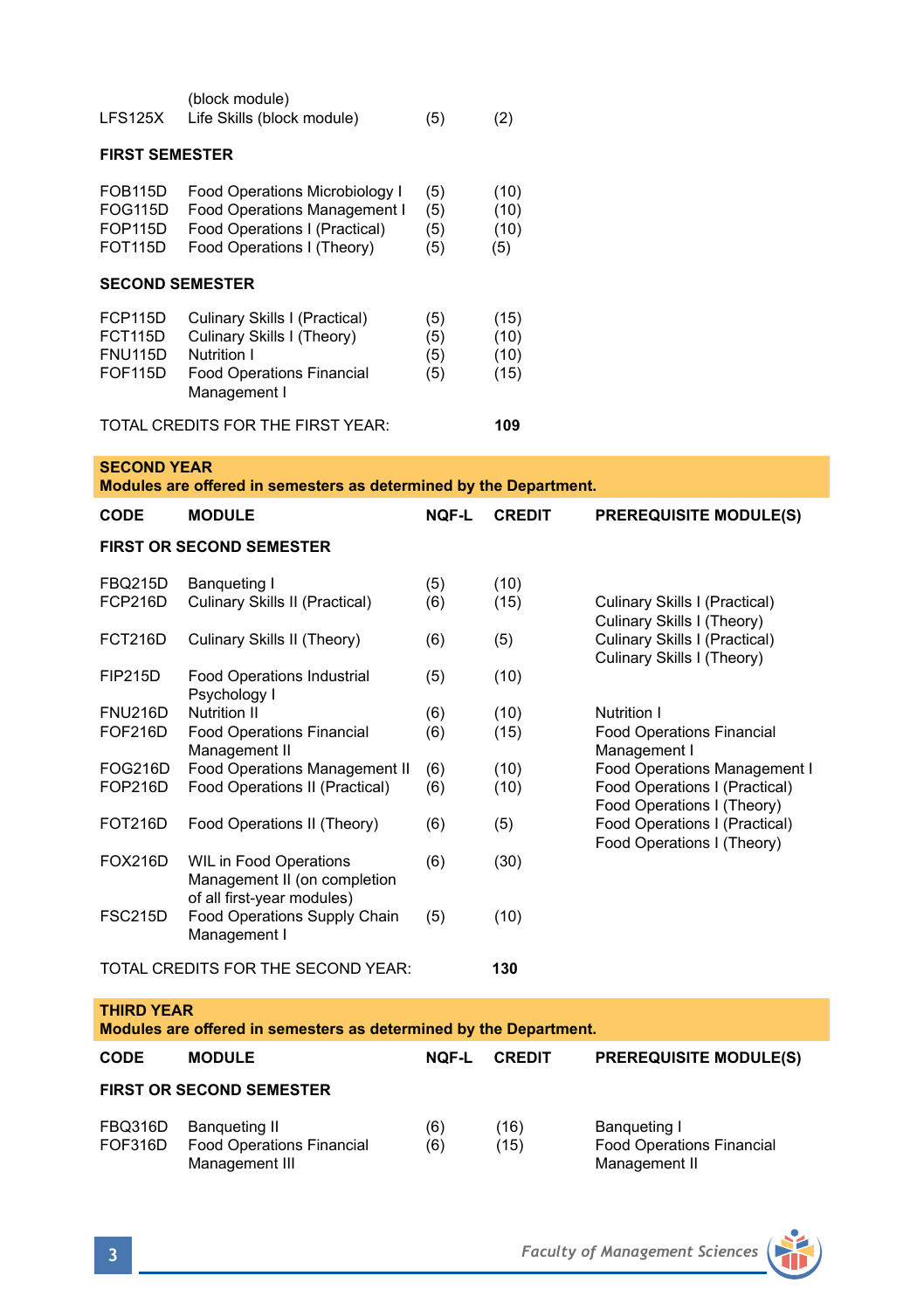FOG316D Food Operations Management III (6) (15) Food Operations Management II<br>FOP316D Food Operations III (6) (15) Food Operations II (Theory) FOP316D Food Operations III (6) (15) FOX316D WIL in Food Operations (6) (60) Management III (on completion of all first- and second-year modules) TOTAL CREDITS FOR THE THIRD YEAR: **121** TOTAL CREDITS FOR THE QUALIFICATION: **360**

## **MODULE INFORMATION (OVERVIEW OF SYLLABUS)**

The syllabus content is subject to change to accommodate industry changes. Please note that a more detailed syllabus is available at the Department or in the study guide that is applicable to a particular module. At time of publication, the syllabus content was defined as follows:

### **B**

## **BANQUETING I (FBQ215D)** 1 X 3-HOUR PAPER

## *(Module custodian: Department of Hospitality Management)*

Introduce knowledge and skills of responsibilities in relation to corkage, serving of different beverages, organisation and planning of a variety of functions. (Total tuition time: ± 10 hours)

## *(Module custodian: Department of Hospitality Management)*

Demonstrate knowledge of planning, organising and executing a variety of functions ranging from national to international cuisines and specialised meals. (Total tuition time: ± 160 hours)

### $\mathbf{C}$

### **COMMUNICATION FOR ACADEMIC PURPOSES (CAP105X) 1 X 3-HOUR PAPER** *(Module custodian: Department of Applied Languages)*

A workable knowledge of English is an essential skill for any graduate who is required to conduct themselves successfully in a professional working environment. This module will equip students with the competencies required to compose a selection of written texts related to communicating both internally and externally within a professional environment. In addition, the module includes strategies that are essential for the effective communication in various situations, including small groups to avoid unproductive conflict, a multicultural context, etc. (Total tuition time: not available)

## **COMPUTER LITERACY (CPL105X)** COMPUTER LITERACY (CPL105X)

## *(Module custodian: End User Computing Unit)*

Students have to acquire foundational knowledge in computing fundamentals, essential digital skills in key applications based on MS Office Suite and network basics (i.e. MS Outlook and Internet). Students will do online exams that are mapped with SAQA. (Total tuition time: not available)

# **CULINARY SKILLS I (PRACTICAL) (FCP115D) CONTINUOUS ASSESSMENT**

### *(Module custodian: Department of Hospitality Management)*  Practice techniques in preparation of variety of foods and presenting meals to customers. (Total tuition time: ± 100 hours)

## **CULINARY SKILLS II (PRACTICAL) (FCP216D) CONTINUOUS ASSESSMENT**

### *(Module custodian: Department of Hospitality Management)*

Plan trendsetting menus, prepare balanced meals, using advanced recipes with a wide range of food commodities and equipment. (Total tuition time: ± 150 hours)



## **BANQUETING II (FBQ316D) CONTINUOUS ASSESSMENT**

Food Operations II (Practical)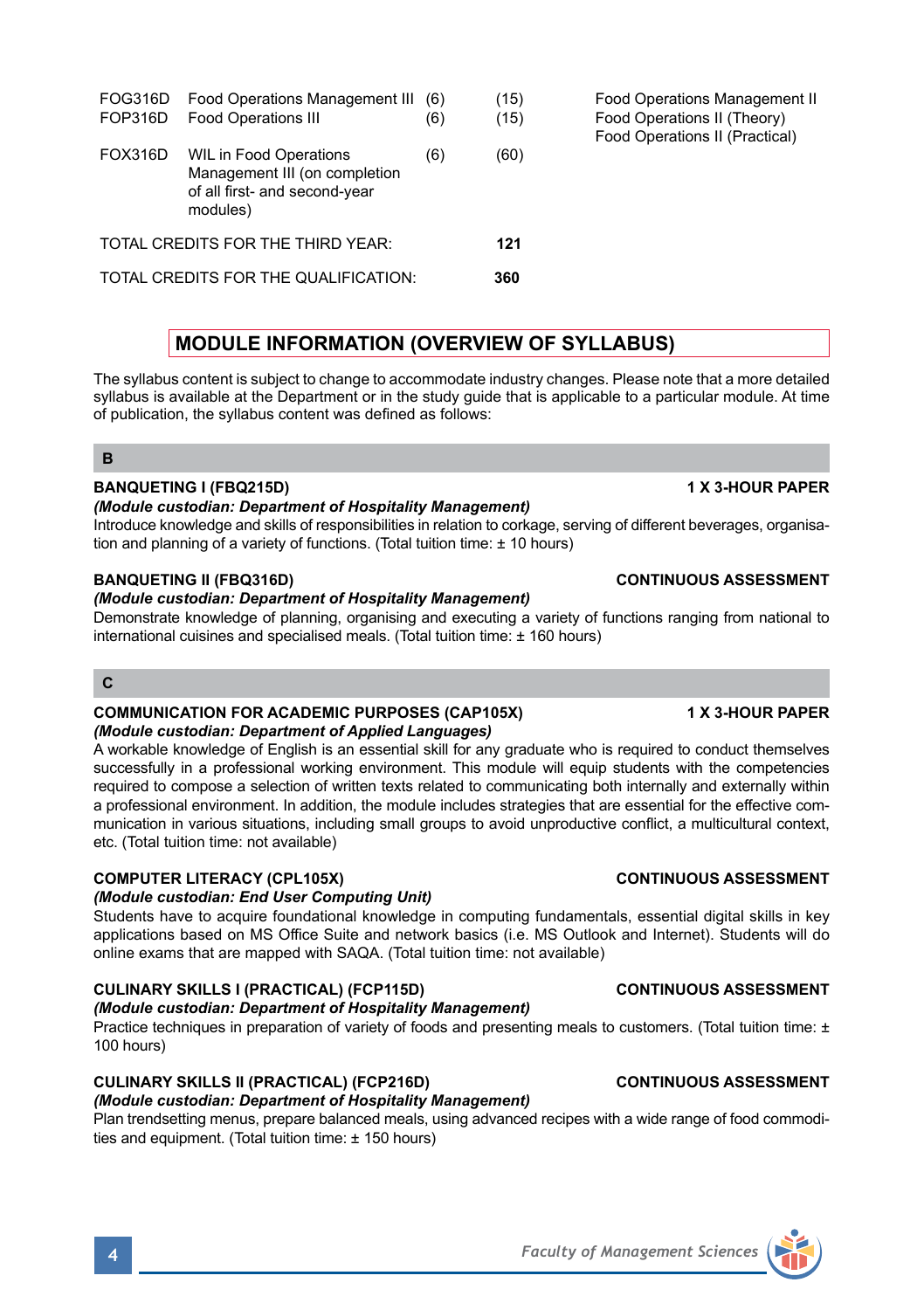## **CULINARY SKILLS I (THEORY) (FCT115D) 1 X 3-HOUR PAPER**

## *(Module custodian: Department of Hospitality Management)*

Knowledge and skills in order to master techniques of the preparation and presentation of a variety of foods and meals to customers. (Total tuition time: ± 100 hours)

## **CULINARY SKILLS II (THEORY) (FCT216D) 1 X 3-HOUR PAPER**

## *(Module custodian: Department of Hospitality Management)*

Provide students with information and understanding of intermediary gastronomy preparation range of food for fine dining and large-scale operation production unit. (Total tuition time: ± 50 hours)

# **FOOD OPERATIONS I (PRACTICAL) (FOP115D) CONTINUOUS ASSESSMENT**

**F**

*(Module custodian: Department of Hospitality Management)*

Knowledge and understanding of the principles of food in a large scale food service establishment. (Total tuition time:  $\pm$  100 hours)

# **FOOD OPERATIONS II (PRACTICAL) (FOP216D) CONTINUOUS ASSESSMENT**

*(Module custodian: Department of Hospitality Management)*  Provide basic skill in food preparation in small- and large-scale food service establishment. (Total tuition time:  $± 50$  hours)

# **FOOD OPERATIONS I (THEORY) (FOT115D) 1 X 3-HOUR PAPER**

*(Module custodian: Department of Hospitality Management)* 

Advanced knowledge and skills of the food industry in terms of current trends, writing recipes, nutritional principles, menu planning principles and table setting principles. (Total tuition time: ± 50 hours)

# **FOOD OPERATIONS II (THEORY) (FOT216D) 1 X 3-HOUR PAPER**

# *(Module custodian: Department of Hospitality Management)*

Students are introduced to personal and professional ethics. (Total tuition time: ± 100 hours)

## **FOOD OPERATIONS III (FOP316D) PRACTICAL EXAMINATION**

*(Module custodian: Department of Hospitality Management)*

Apply competence for the preparation of food in a large scale food service establishment and product development for mass catering outlets. (Total tuition time: ± 150 hours)

## **FOOD OPERATIONS FINANCIAL MANAGEMENT I (FOF115D) 1 X 3-HOUR PAPER**

*(Module custodian: Department of Hospitality Management)*  Train students to manage operational calculations and activities in food operations units. (Total tuition time:  $+ 150$  hours)

### **FOOD OPERATIONS FINANCIAL MANAGEMENT II (FOF216D) 1 X 3-HOUR PAPER** *(Module custodian: Department of Hospitality Management)*

Apply a range of financial principles to support appropriate management decisions for a sustainable and profitable hospitality enterprise. (Total tuition time: ± 150 hours)

# **FOOD OPERATIONS FINANCIAL MANAGEMENT III (FOF316D) 1 X 3-HOUR PAPER**

## *(Module custodian: Department of Hospitality Management)*

Applied knowledge in the company as a business structure; linking the budgeting process to the business strategic plans, planning, implementing and controlling operational budgets. (Total tuition time: ± 150 hours)

### **FOOD OPERATIONS INDUSTRIAL PSYCHOLOGY I (FIP215D) 1 X 3-HOUR PAPER** *(Module custodian: Department of Hospitality Management)*

Introduce knowledge in training and development of employees and increasing workplace productivity. (Total tuition time: not available)

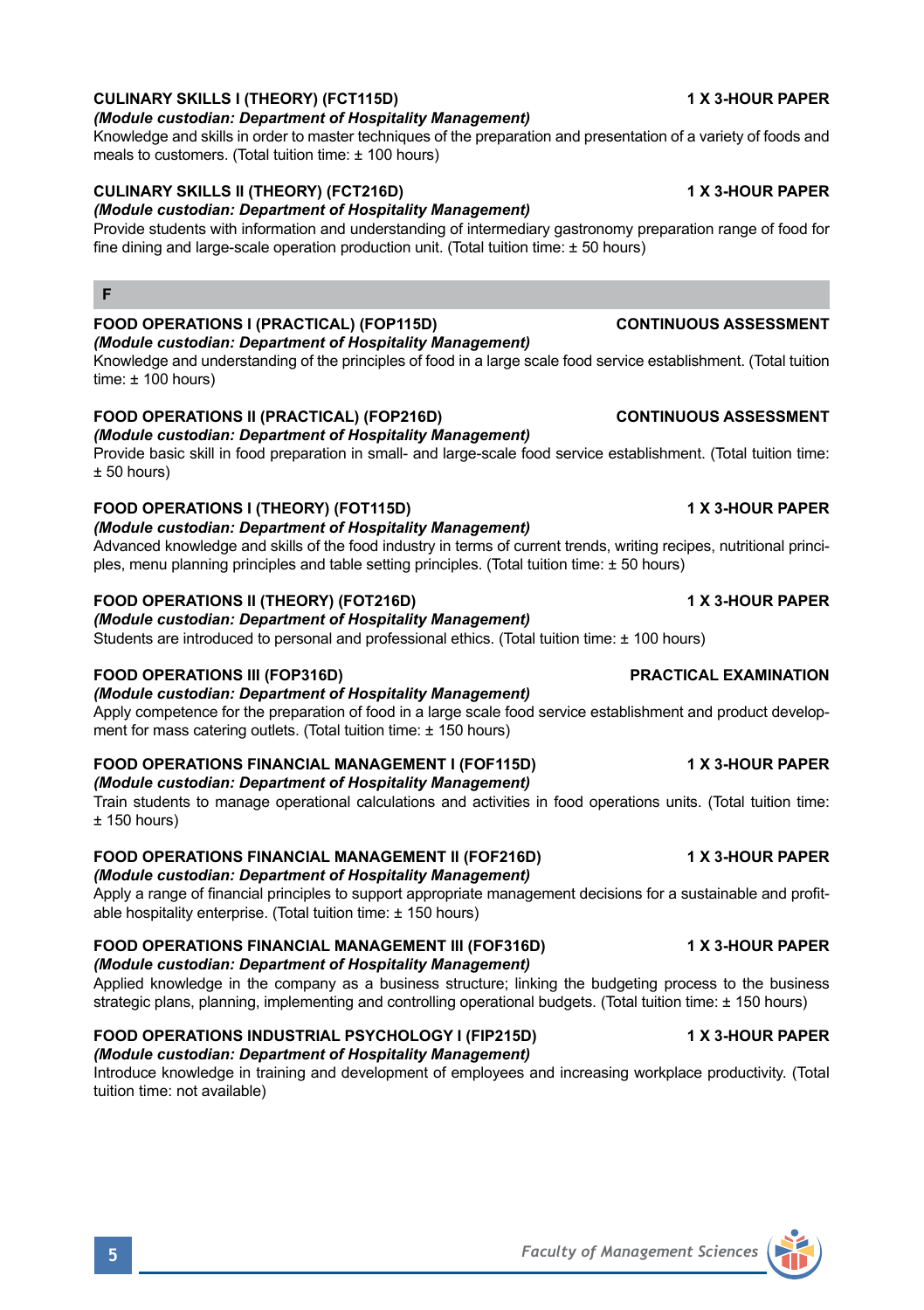## **FOOD OPERATIONS MANAGEMENT I (FOG115D) 1 X 3-HOUR PAPER**

## *(Module custodian: Department of Hospitality Management)*

Equip students with knowledge and understanding of basic business management skills for effective management of a food operations unit. (Total tuition time: ± 100 hours)

## **FOOD OPERATIONS MANAGEMENT II (FOG216D) 1 X 3-HOUR PAPER**

## *(Module custodian: Department of Hospitality Management)*

Provide knowledge, understanding and application of human resources management skills for effective management of employees in a food service unit. (Total tuition time: ± 100 hours)

## **FOOD OPERATIONS MANAGEMENT III (FOG316D) 1 X 3-HOUR PAPER**

*(Module custodian: Department of Hospitality Management)*  Plan and execute business plans according to the principles of business management for small businesses

(entrepreneurship. (Total tuition time: ± 150 hours)

# **FOOD OPERATIONS MICROBIOLOGY I (FOB115D) 1 X 3-HOUR PAPER**

*(Module custodian: Department of Hospitality Management)* 

Provide knowledge, understanding and skills on how to comply with South African Health and Safety legislation and regulations in food operations without risks on health and safety to people, machinery or within the work environment. (Total tuition time: ± 100 hours)

# **FOOD OPERATIONS SUPPLY CHAIN MANAGEMENT I (FSC215D) 4 X 3-HOUR PAPER**

*(Module custodian: Department of Hospitality Management)* 

The students will be introduced to supply chain management concepts and the processes followed in South African government supply chain. (Total tuition time: ± 100 hours)

### **I**

### **INFORMATION LITERACY (INL125D) CONTINUOUS ASSESSMENT**

*(Module custodian: Directorate of Library and Information Services)* 

Introduction of information literacy. Development of a search strategy and application of a search string to search engines and academic databases. Evaluation of information sources. Ethical and legal use of information. (Total tuition time: not available)

## **L**

## **LIFE SKILLS (LFS125X) CONTINUOUS ASSESSMENT**

### *(Module custodian: Directorate of Student Development and Support)*

Academic, personal and socioemotional skills development for students in higher education. Personal and social dimensions address: effective planning and self-management (goal setting and time management); Adjusting to university life (student life, diversity and change); Intra- and interpersonal skills development (conflict management, self-esteem, relationship management); Effective living (healthy living, HIV education, substance abuse); Academic dimension addresses: academic skills for university (e.g. critical thinking, creativity, managing assignments and assessments). (Total tuition time: not available)

### **N**

## **NUTRITION I (FNU115D) 1 X 3-HOUR PAPER**

## *(Module custodian: Department of Hospitality Management)*

Provide basic knowledge and understanding of nutrition, including the physiology of the human digestive system and functions of macro- and micro-nutrients. (Total tuition time: ± 100 hours)

## **NUTRITION II (FNU216D)** 1 X 3-HOUR PAPER

## *(Module custodian: Department of Hospitality Management)*

Provide knowledge to enable the ability to evaluate dietary intakes and feeding programmes throughout the human life cycle and familiarise themselves with nutritional principles and physiological health problems. (Total tuition time: ± 100 hours)